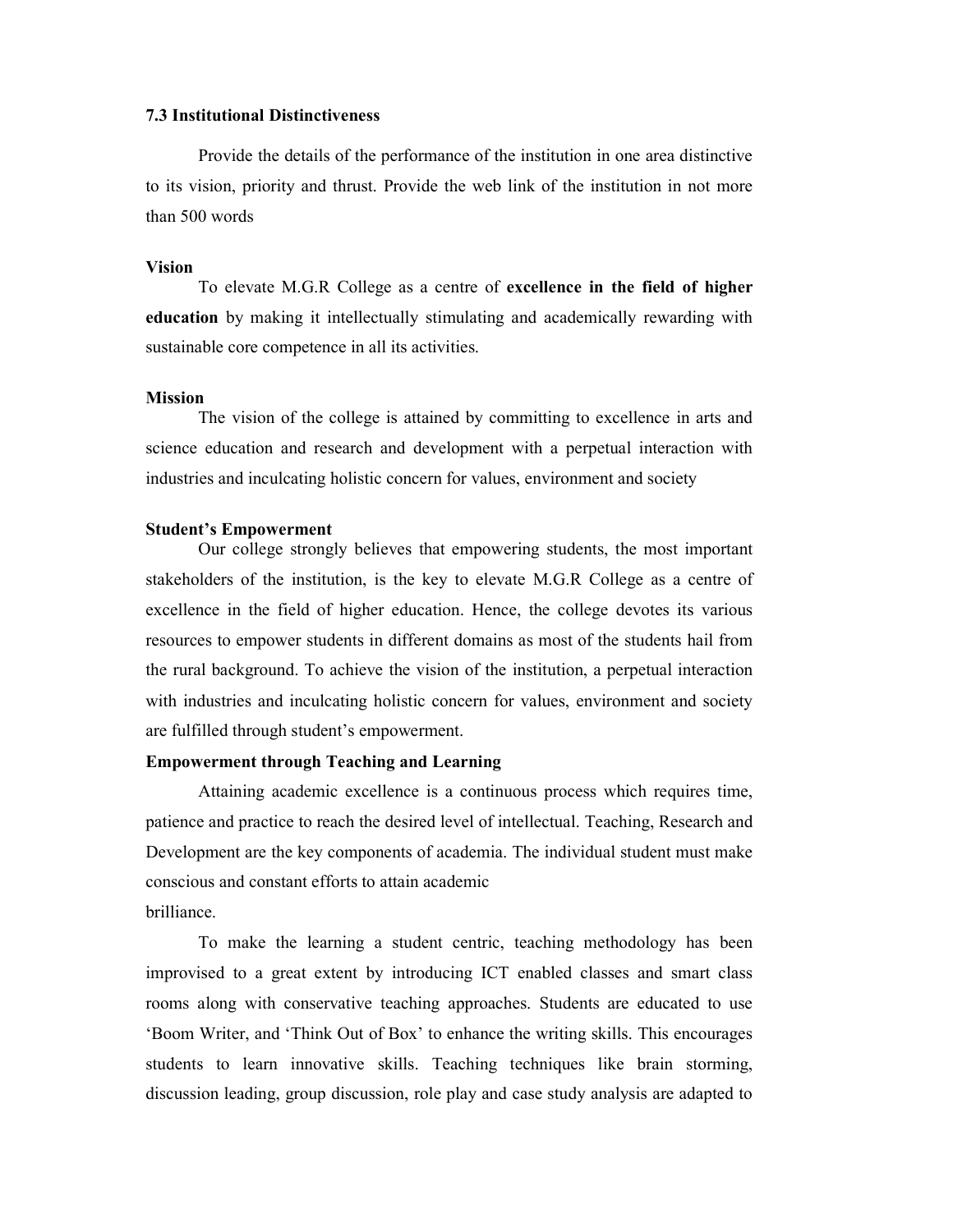make learning fun filled and mutual. Different methods such as word-game, wordpun, logical reasoning, aptitude test, Google classrooms, quizlet, kahoot, story bird and stage-enactment etc. are being taken up to increase the learning efficiency. Slow learners are identified and special coaching and remedial classes are arranged to be successful in the subsequent examinations. Innovative teaching, learning and evaluation of the institution have witnessed 5 gold medals and 19 University ranks in the current academic year and also a few departments have obtained cent per cent results in some subjects.

# Empowerment through Research & Development

Research departments of our college have elevated the research environment to a significant level compared to the past academic years. A major grant obtained from DST to the Department of Biotechnology for the project entitled "Microbial conversion of optically active monochlorohydrine for the synthesis of Quaifenesin act as an expectorant in cough remedy"is the recent analogy of the above mentioned claim.

To keep abreast in the field of research, faculty members attended 5 international and 66 national conferences and seminars in the current academic year. 31 research articles were published in peer reviewed journals. DST sponsored " $3<sup>rd</sup>$ National Conference on Emerging Trends and New Challenges in Biotechnology-Environmental Approach" organised by the Department of Biotechnology brought men of eminence of various disciplines to our doorstep which empowered our life science students in the field of Eco-Biology. Three faculty members have successfully completed their Doctoral degrees in the current academic year and thus increased the count to 37.

To strengthen the research culture amidst students, UG & PG students were encouraged to undergo in-house projects; as a result 80 per cent of them completed their projects in the department concerned. The remaining students completed their projects in other research institutes and industries through which 8 linkages were made in the current academic year.

## Empowerment through Training and Placement Cell

Orientation, grooming and life skill trainings for first year students have brought down their learning inhibition and made them flexible. Subsequently, the II year students were drilled in communication skills, essay writing and aptitude. For final year students, trainings on interview skills, group discussion, and mock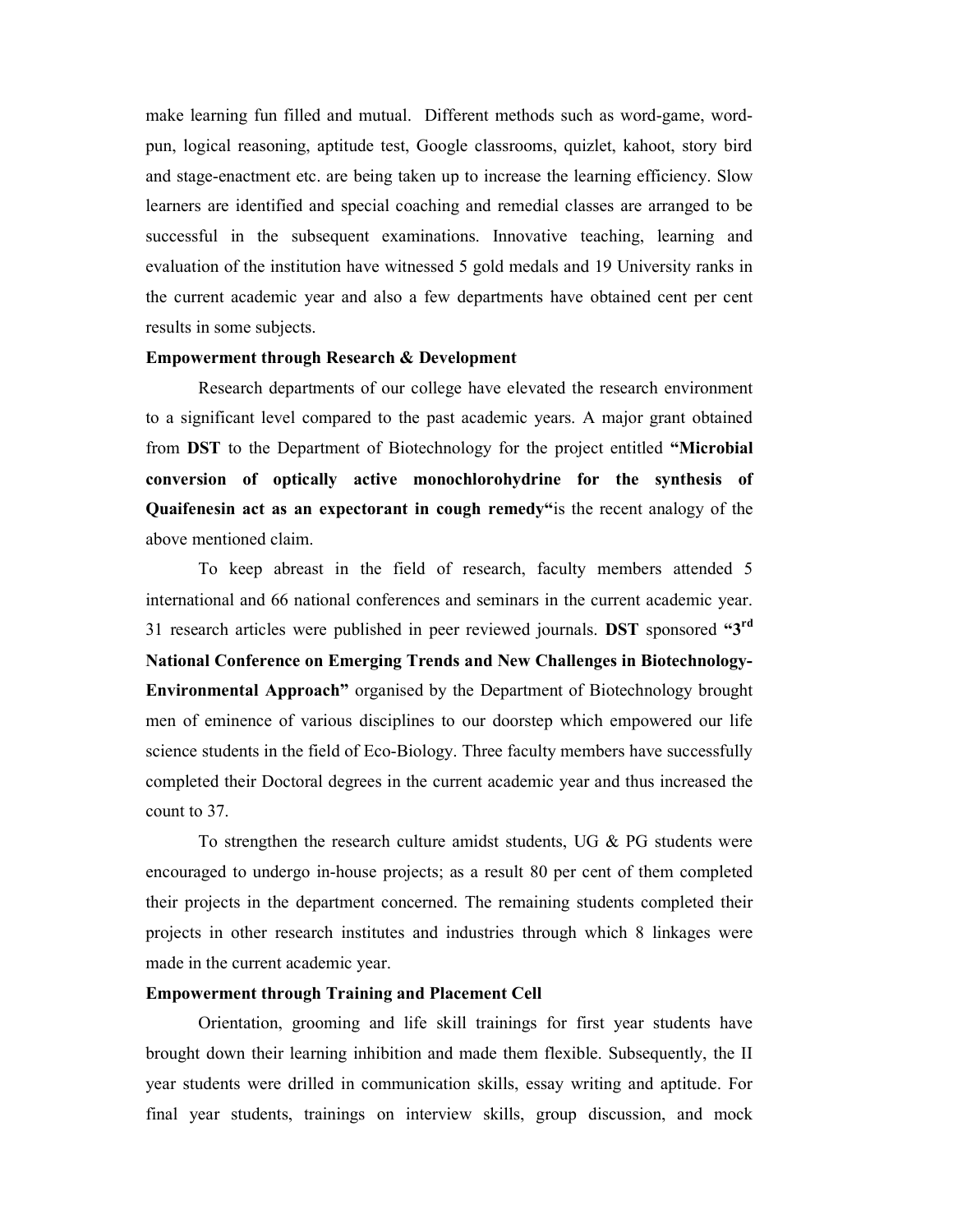interviews empower them to be confident enough to appear both on and off campus drives. As a result of the above mentioned rigorous training methods, our college is one of the top 3 colleges in placements under Periyar University affiliated colleges. TCS BPS identified and awarded us the "Most valuable partner" in the yester years and provided a sizeable number of training programmes for the students. Minimum 15 major recruiters like TCS BPS, IT, WIPRO IT, Infosys BPO & IT, Mphasis visit our campus regularly for the recruitment.

## Empowerment through Extension Activities

Academic empowerment of students improves their technical skill set but moulding them as a responsible citizen with strong social concern is the need of the hour. Our college with full-fledged 2NSS units, YRC, RRC and Eco-Club have been serving the society for many years.200 units of blood were donated by volunteers to the needy through Govt. Hospital Blood Banks in the academic year. Under Swachh BharatAbhiyan (SBA) scheme, a cleaning work was carried out in association with The People Society of Hosur (TPSOH) at Ramnayakkan Lake, Hosur.

A First Aid awareness workshop was organized by the Department of Biochemistry in collaboration with the Department of Health and Family Welfare, Government of Tamil Nadu to make the students learn about life saving skills.

Extension activities for school students, teachers, Women Self-Help Group, and farmers were carried out in the previous years with the fund received from TNSCST have created a positive impact both in the society and the funding agency. By which, the latter recognized us as a **Nodal Centre** for their various schemes.

## Empowerment through ethical values and Integrity

Our college's 31 years of legacy in higher education reflects in its ethical practices and integrity being followed and inculcated to the students since its inception without any flaw. Because of this, our students decorate various positions of numerous MNCs and Government sectors and make the flag of M.G.R College fly high across the globe.

Our college insists students to wear uniform, which instil pride and unity, reduce the peer pressure and greatly improve team building and spirit. We maintain